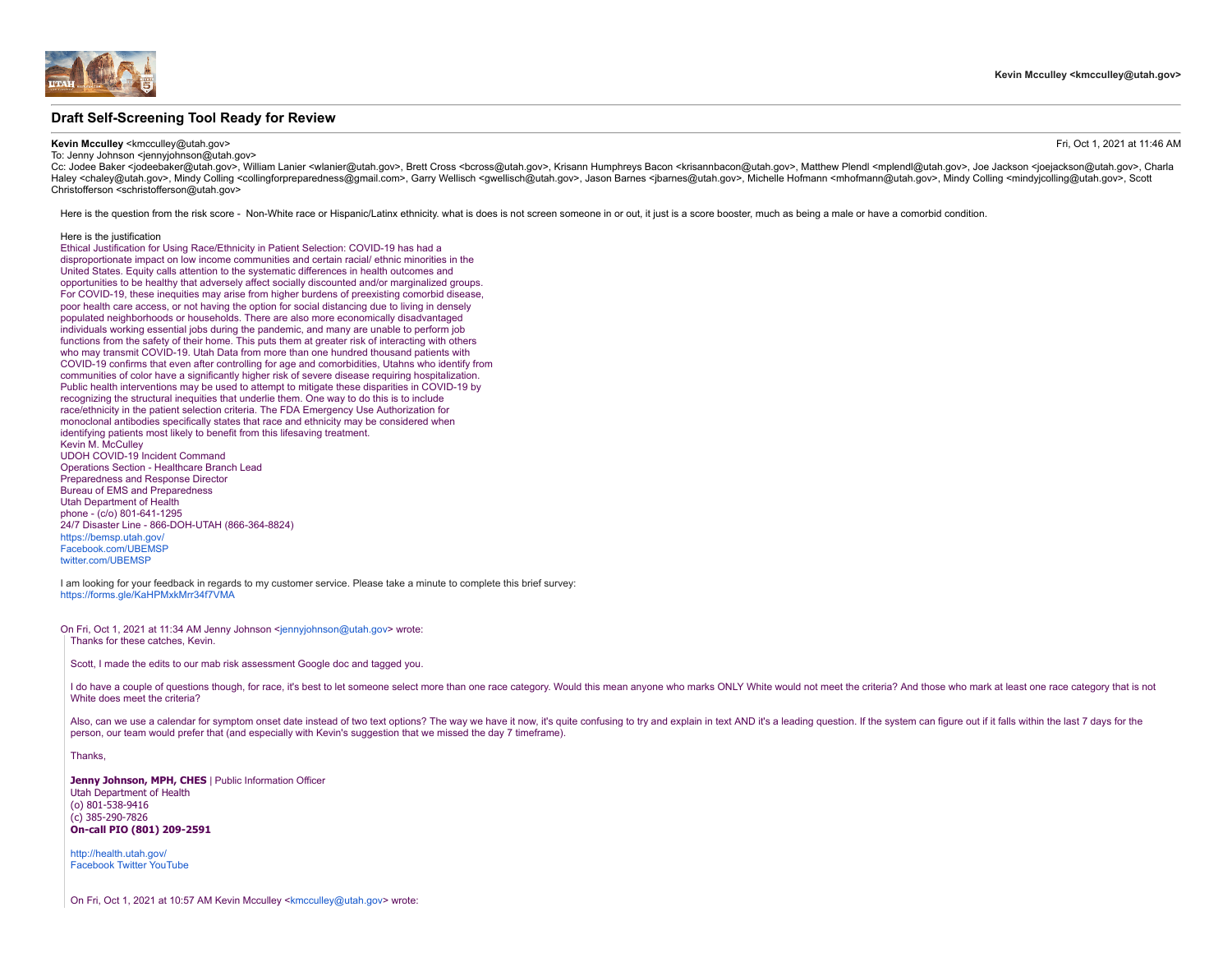| You don't qualify for monoclonal antibody treatment right now. People who need monoclonal<br>antibody treatments must have underlying medical conditions that put them at severe risk for<br>hospitalization from COVID-19. Call your doctor if you have any questions or think you would benefit<br>from monoclonal antibody treatment.<br>Call a doctor or seek medical care right away if your symptoms change or get worse. A change in<br>symptoms alone may not mean you qualify to get monoclonal antibody treatment.<br>Talk to your doctor about getting vaccinated for COVID-19 as soon as possible if you are not fully<br>vaccinated yet.<br>Submit |                                                                                                                                                                                                                                |
|-----------------------------------------------------------------------------------------------------------------------------------------------------------------------------------------------------------------------------------------------------------------------------------------------------------------------------------------------------------------------------------------------------------------------------------------------------------------------------------------------------------------------------------------------------------------------------------------------------------------------------------------------------------------|--------------------------------------------------------------------------------------------------------------------------------------------------------------------------------------------------------------------------------|
| 7 days or less from the onset of symptoms. Call your doctor if you have any questions or think you would benefit from monoclonal antibody treatment."                                                                                                                                                                                                                                                                                                                                                                                                                                                                                                           | Suggested - "You don't qualify for monoclonal antibody treatment right now. People who need monoclonal antibody treatments must have underlying medical conditions that put them at severe risk for hospitalization from COVID |
| Are you Hispanic/Latino?<br>Yes<br>No<br>reset                                                                                                                                                                                                                                                                                                                                                                                                                                                                                                                                                                                                                  |                                                                                                                                                                                                                                |
| Suggestion/question - I don't see where other nonWhite race is able to be noted? The guidance is for any non-white and/or Hispanic/Latinx                                                                                                                                                                                                                                                                                                                                                                                                                                                                                                                       |                                                                                                                                                                                                                                |
|                                                                                                                                                                                                                                                                                                                                                                                                                                                                                                                                                                                                                                                                 |                                                                                                                                                                                                                                |
| When did your symptoms first start?<br>Less than 7 days ago<br>More than 7 days ago                                                                                                                                                                                                                                                                                                                                                                                                                                                                                                                                                                             | reset                                                                                                                                                                                                                          |
| Suggestion/question - what about exactly 7 days ago?                                                                                                                                                                                                                                                                                                                                                                                                                                                                                                                                                                                                            |                                                                                                                                                                                                                                |
| Ask the treatment provider if there are any costs with getting the treatment. If you have health insurance, these<br>costs may be covered by the insurance company. If you don't have health insurance, there is a free treatment<br>location in Murray operated by the Utah Department of Health. You can get this treatment regardless of your<br>citizenship status. You may be asked to show a photo ID or other identification to make sure the right person gets<br>the treatment. This information is not shared with immigration officials or used to determine who would benefit<br>from this treatment.                                               |                                                                                                                                                                                                                                |
| Suggestion/question - For uninsured this treatment should be free regardless of where they get treated, as healthcare providers can access a reimbursement plan from HRSA.                                                                                                                                                                                                                                                                                                                                                                                                                                                                                      |                                                                                                                                                                                                                                |
| Kevin M. McCulley<br>UDOH COVID-19 Incident Command<br>Operations Section - Healthcare Branch Lead<br>Preparedness and Response Director<br>Bureau of EMS and Preparedness<br>Utah Department of Health<br>phone - (c/o) 801-641-1295<br>24/7 Disaster Line - 866-DOH-UTAH (866-364-8824)<br>https://bemsp.utah.gov/<br>Facebook.com/UBEMSP<br>twitter.com/UBEMSP                                                                                                                                                                                                                                                                                               |                                                                                                                                                                                                                                |
| I am looking for your feedback in regards to my customer service. Please take a minute to complete this brief survey:<br>https://forms.gle/KaHPMxkMrr34f7VMA                                                                                                                                                                                                                                                                                                                                                                                                                                                                                                    |                                                                                                                                                                                                                                |
| On Fri, Oct 1, 2021 at 10:41 AM Jenny Johnson <jennyjohnson@utah.gov> wrote:<br/>Jodee,<br/>With the URL, what options do we have to change? Just the stuff after utah.gov?</jennyjohnson@utah.gov>                                                                                                                                                                                                                                                                                                                                                                                                                                                             |                                                                                                                                                                                                                                |
| I can also see if our team can do a "dummy URL" that redirects to the redcap one. That way we can name it whatever we want if the group feels strongly about that too.                                                                                                                                                                                                                                                                                                                                                                                                                                                                                          |                                                                                                                                                                                                                                |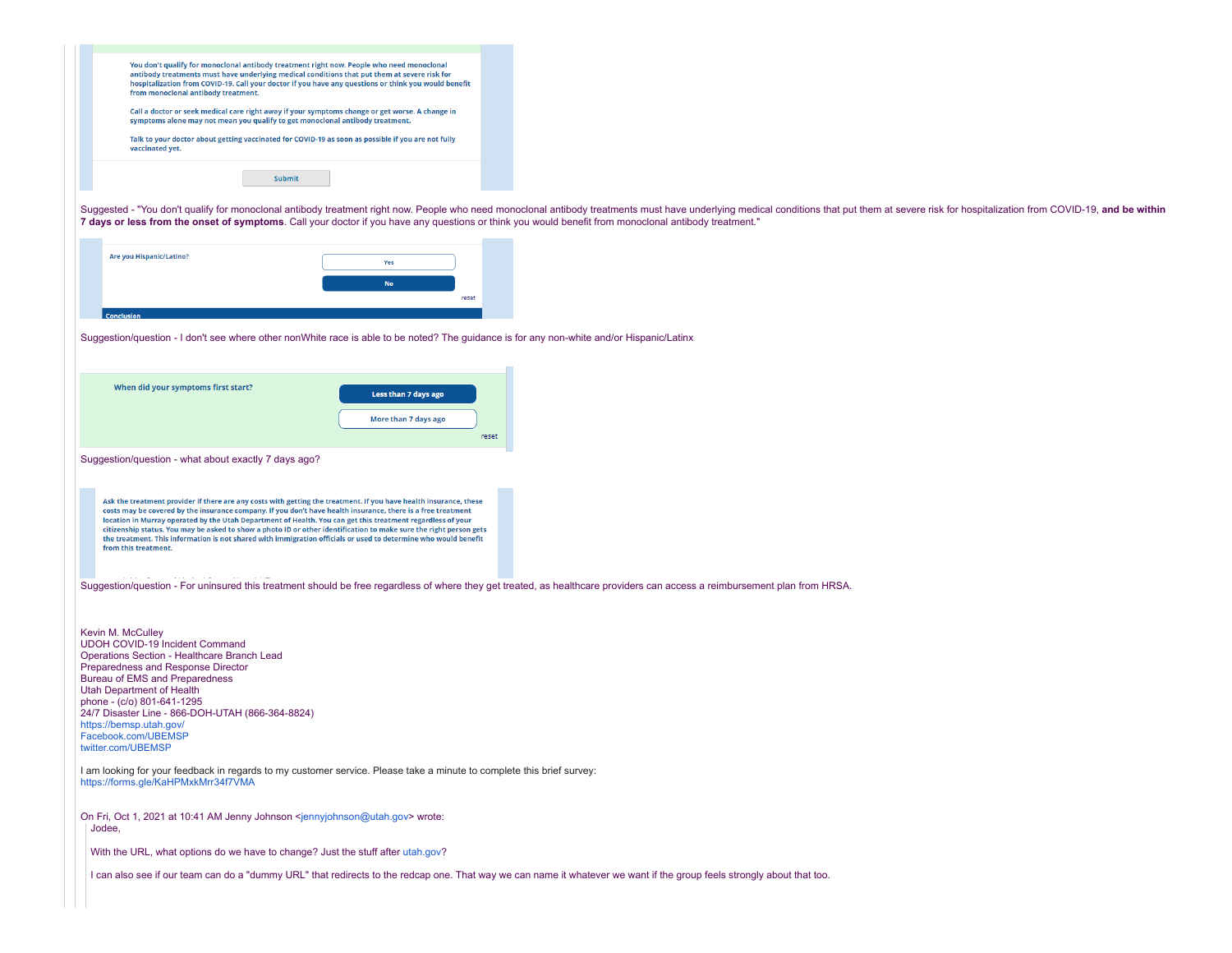| Jenny Johnson, MPH, CHES   Public Information Officer<br>Utah Department of Health<br>(o) 801-538-9416<br>(c) 385-290-7826<br>On-call PIO (801) 209-2591 |                                                                                                                                                                                                                                                                                                                                                                           |  |
|----------------------------------------------------------------------------------------------------------------------------------------------------------|---------------------------------------------------------------------------------------------------------------------------------------------------------------------------------------------------------------------------------------------------------------------------------------------------------------------------------------------------------------------------|--|
| http://health.utah.gov/<br><b>Facebook Twitter YouTube</b>                                                                                               |                                                                                                                                                                                                                                                                                                                                                                           |  |
| On Fri, Oct 1, 2021 at 10:29 AM Jodee Baker <jodeebaker@utah.gov> wrote:<br/>Hi everyone,</jodeebaker@utah.gov>                                          |                                                                                                                                                                                                                                                                                                                                                                           |  |
|                                                                                                                                                          | The REDCap MaB Screening Tool has been updated to reflect all of the changes discussed and in the plain language google document. If you'd like to do a final review, you can get to that here:                                                                                                                                                                           |  |
|                                                                                                                                                          | https://redcap.link/utah.gov-MaB(test)                                                                                                                                                                                                                                                                                                                                    |  |
|                                                                                                                                                          | Please let us know if there are any changes that need to be made. DO NOT use this link for Production documentation until we have a finalized link.                                                                                                                                                                                                                       |  |
|                                                                                                                                                          | We also need suggestions as to a url for this tool. We could use the link that I posted (minus the test) if you prefer. If you have any other ideas, please let us know. Just to make it clear,                                                                                                                                                                           |  |
|                                                                                                                                                          | Thank you!<br>JoDee                                                                                                                                                                                                                                                                                                                                                       |  |
|                                                                                                                                                          | On Fri, Sep 24, 2021 at 10:11 AM William Lanier <wlanier@utah.gov> wrote:<br/>Hi Joe and team,</wlanier@utah.gov>                                                                                                                                                                                                                                                         |  |
|                                                                                                                                                          | This looks really great. Thank you so much for putting this together on a short timeframe. My recommendations/thoughts are below. I reviewed this with clarity in mind and in light of the criteria here: https://coronavirus.<br>utah.gov/noveltherapeutics/                                                                                                             |  |
|                                                                                                                                                          | Are you currently scheduled to be or will be admitted to a hospital?                                                                                                                                                                                                                                                                                                      |  |
|                                                                                                                                                          | How about: "Are you currently hospitalized or scheduled to be admitted to a hospital for COVID-19?" [Yes to either would disqualify]                                                                                                                                                                                                                                      |  |
|                                                                                                                                                          | Have you increased or been prescribed supplemental oxygen?                                                                                                                                                                                                                                                                                                                |  |
|                                                                                                                                                          | How about: "As a result of your current COVID-19 illness, have you been prescribed new or increased supplemental oxygen?                                                                                                                                                                                                                                                  |  |
|                                                                                                                                                          | Do you have a documented positive COVID-19 test result?                                                                                                                                                                                                                                                                                                                   |  |
| How about: "Have you tested positive for COVID-19 for your current illness?" And I would move this one up to the top.                                    |                                                                                                                                                                                                                                                                                                                                                                           |  |
|                                                                                                                                                          | And right after the positive test question, we need to add a symptomatic question. This can be followed by the question about 7 days from symptom onset (above): "Do you currently have symptoms of COVID-19?" We could list C<br>symptoms, or not - might be OK to leave off for the purposes of this screening tool, to be clarified and verified by the hotline staff. |  |
|                                                                                                                                                          | We also need to add a question about vaccination status, and have that factor into the algorithm appropriately: "Are you fully vaccinated against COVID-19?"                                                                                                                                                                                                              |  |
|                                                                                                                                                          | You are likely eligible                                                                                                                                                                                                                                                                                                                                                   |  |
| I suggest changing to "You may be eligible"                                                                                                              |                                                                                                                                                                                                                                                                                                                                                                           |  |
| Remember, treatment                                                                                                                                      |                                                                                                                                                                                                                                                                                                                                                                           |  |
| I think we could remove the "Remember"; we haven't told them this earlier. And make the statement stand out somehow.                                     |                                                                                                                                                                                                                                                                                                                                                                           |  |
| Date of birth                                                                                                                                            |                                                                                                                                                                                                                                                                                                                                                                           |  |
|                                                                                                                                                          | I don't think we need to capitalize "Date" (should be consistent with other lines around it).                                                                                                                                                                                                                                                                             |  |
|                                                                                                                                                          | Why are there fields at the bottom for entering in patient information (name, DOB, phone)? Do we want to make it a requirement for them to enter that info before they call the hotline? If so, we should make that clear (I d<br>language to that effect).                                                                                                               |  |
|                                                                                                                                                          | At the end, along with info about how to call the hotline, we might want to link with some other info this page https://coronavirus.utah.gov/noveltherapeutics/ that might be useful (like 'does mAb work' and 'what are the s                                                                                                                                            |  |
|                                                                                                                                                          | Would be helpful for you to walk us through the logic, hopefully at this afternoon's group meeting.                                                                                                                                                                                                                                                                       |  |
|                                                                                                                                                          | I, too, think it is essential to run this by the partner provider group and/or SME group that developed the risk criteria. We should send the draft to them today, if possible.                                                                                                                                                                                           |  |
|                                                                                                                                                          | Willy                                                                                                                                                                                                                                                                                                                                                                     |  |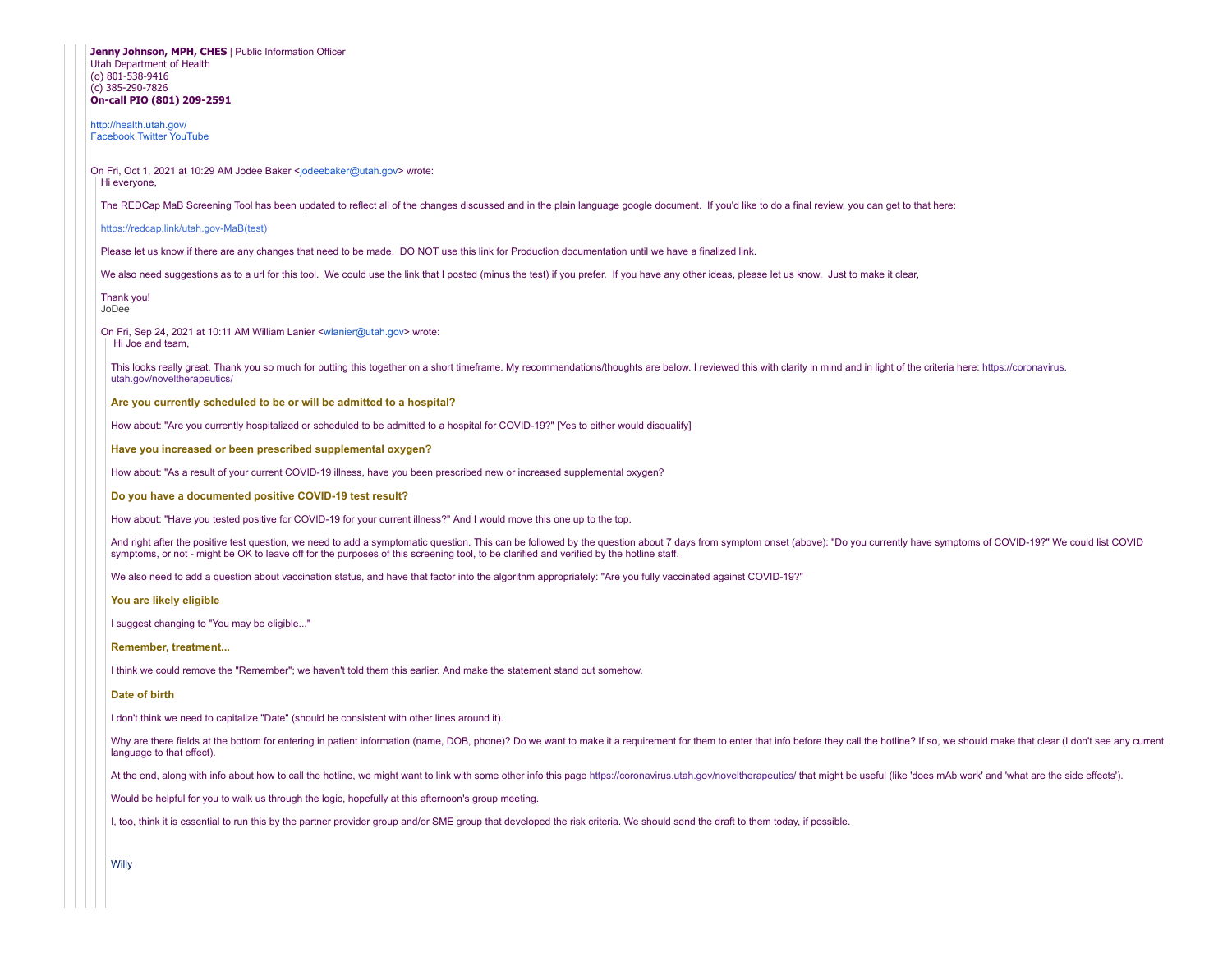CDR William A. Lanier, DVM, MPH, DACVPM Utah State Public Health Veterinarian CDC Career Epidemiology Field Officer [wlanier@utah.gov](mailto:wlanier@utah.gov) | 503-931-9131 On Fri, Sep 24, 2021 at 10:02 AM Jodee Baker <[jodeebaker@utah.gov](mailto:jodeebaker@utah.gov)> wrote: Hi everyone, As an Informatics Program, we will wait to program the wording when it is finalized (as much as possible) on your end. You all are the experts on that part! Please let us know when you feel ready and send us the finalized we will come to you with any questions. Thanks for all of your hard work... in EVERYTHING. JoDee On Fri, Sep 24, 2021 at 9:02 AM Brett Cross <br/>[bcross@utah.gov](mailto:bcross@utah.gov)> wrote: We could ask if they have a new oxygen requirement from a healthcare provider. We can also tell them they are required to have an SPO2 reading greater than 90% when they come for the infusion, but we can ask a couple of qu about their oxygen requirement and potentially something with how short of breath they feel? Brett Cross, MPA, NRP, FP-C **Director** Specialty Systems of Care and Education Bureau of Emergency Medical Services and Preparedness Utah Department of Health [bcross@utah.gov](mailto:bcross@utah.gov) 801-879-2912 (c) I am looking for your feedback in regards to my customer service. Please take a minute to complete this brief survey: <https://forms.gle/KaHPMxkMrr34f7VMA> On Fri, Sep 24, 2021 at 7:50 AM Kevin Mcculley <[kmcculley@utah.gov>](mailto:kmcculley@utah.gov) wrote: I agree with others, as we have discussed, this really needs to be a provider driven assessment, yet we are trying to make it patient driven, so this issue will continue to be a pinch point. Intermountain describes that th spend so much time explaining to people why they are not eligible, that it often leaves little time to get to the people that truly need it, so this automated system will be very helpful. Also, we have been forced into a defense of the scoring system as now constituents are reaching out to elected leaders asking why they are not eligible. For some background, see <https://combatcovid.hhs.gov/sites/default/files/documents/Promising-Practices-Intermountain-072021.pdf> <https://www.medrxiv.org/content/10.1101/2021.02.22.21252171v1> Finally, someone with a high level of cultural competence should help us wordsmith this *Is your race Non-white or Hispanic/Latinex Ethnicity?* I don't think Hispanic is a race. Thanks all great work, I would love to have the clinical stakeholder group have a crack at it to validate before going live. Kevin Kevin M. McCulley UDOH COVID-19 Incident Command Operations Section - Healthcare Branch Lead Preparedness and Response Director Bureau of EMS and Preparedness Utah Department of Health phone - (c/o) 801-641-1295 24/7 Disaster Line - 866-DOH-UTAH (866-364-8824) [https://bemsp.utah.gov/](http://health.utah.gov/preparedness/) [Facebook.com/UBEMSP](http://facebook.com/UBEMSP) [twitter.com/UBEMSP](http://twitter.com/UBEMSP) I am looking for your feedback in regards to my customer service. Please take a minute to complete this brief survey: <https://forms.gle/KaHPMxkMrr34f7VMA> On Fri, Sep 24, 2021 at 7:33 AM Krisann Humphreys Bacon <[krisannbacon@utah.gov>](mailto:krisannbacon@utah.gov) wrote: Looks great! I agree that we should define SpO2%, most people likely won't know what that is, also I agree we should move the question of a positive test up (maybe the second question?). Also should we offer 'don't know' a

answer to the SpO2% question? If they answer 'don't know' they could be given the message to call the hotline? Maybe it's a different message that would somehow alert the hotline staff and potentially providers that that i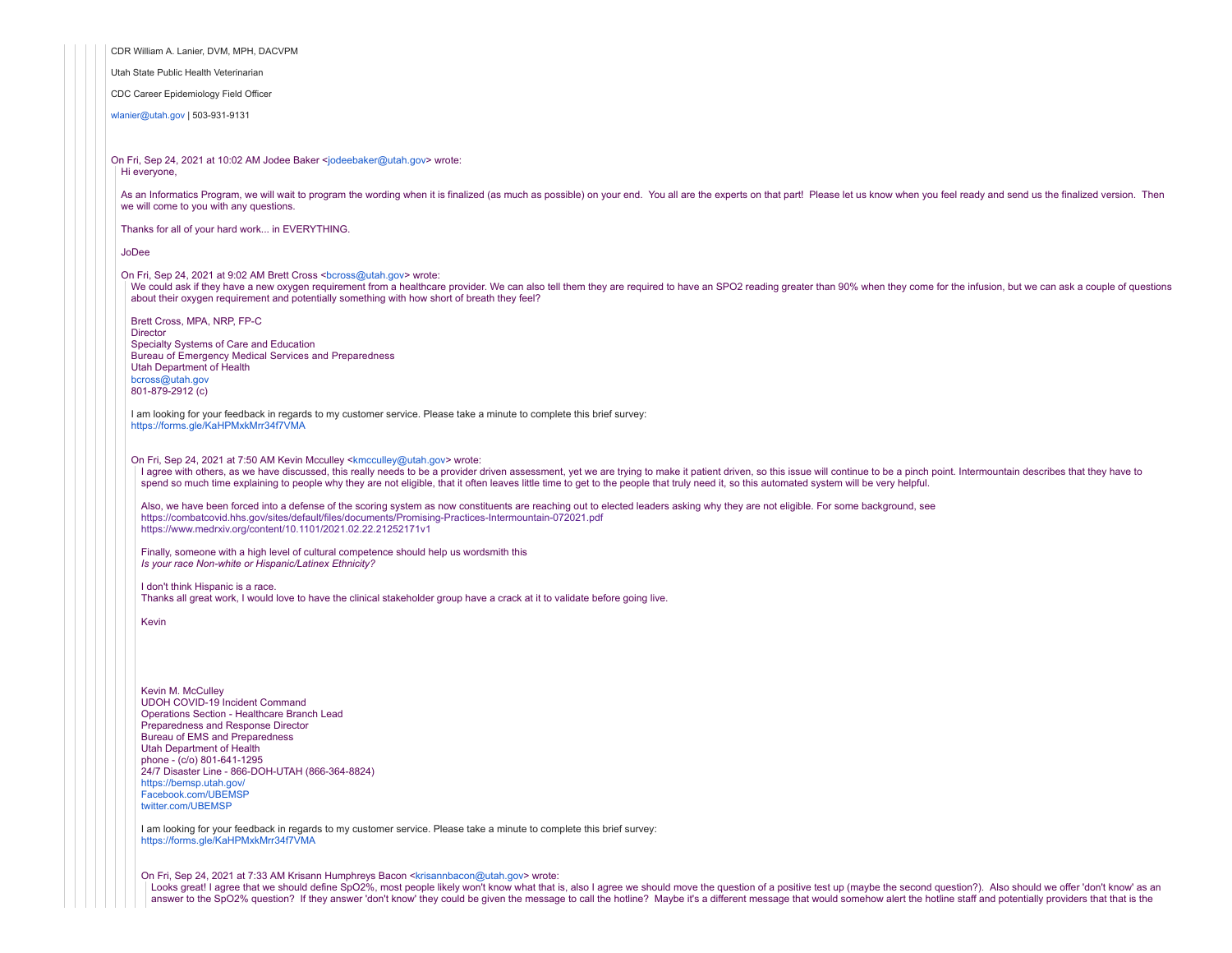criteria they need to probe? I know I wouldn't know that answer for myself, maybe there's an easier way to ask that question? Excellent work!!

**Krisann Bacon | Special Projects Coordinator Utah Department of Health | Executive Director's Office Special Projects Officer | Unified Command Utah COVID-19 Response 385-377-4168 | [krisannbacon@utah.gov](mailto:krisannbacon@utah.gov)**

On Fri, Sep 24, 2021 at 7:06 AM Matthew Plendl [<mplendl@utah.gov](mailto:mplendl@utah.gov)> wrote: Just a couple thoughts, feel free to dismiss:

*Should SpO2% be defined for patients? maybe in a field note*

*If a positive test is required, should we move that question further up in the survey?*

*Latinex should have the 'e' removed (Latinx)*

Overall, nice work!

On Thu, Sep 23, 2021 at 5:54 PM Joe Jackson [<joejackson@utah.gov>](mailto:joejackson@utah.gov) wrote: Hi all,

Here's a link to the draft [Self-Screening Tool.](https://c19.health.utah.gov/surveys/?s=CEPXJM9HT8) Please provide corrections and changes. We need at minimum proper wording for questions and any desired flow changes. We do have the ability to make this multi-lingual but we'd need wording for everything in the additional languages if you want that.

Thanks, Joe

\*\*\*\*\*\*\*\*\*\*\*\*\*\*\*\* IMPORTANT MESSAGE \*\*\*\*\*\*\*\*\*\*\*\*\*\*\*\*

This message, including any attachments, may contain confidential information intended for a specific individual and purpose, and is protected by law. If you are not the intended recipient, delete this message, including f trash, and notify me by telephone or email.

If you are not the intended recipient, any distributions or copying of this message, or the taking of any action based on its content is strictly prohibited.

Matthew Plendl Information Systems Program Manager Bureau of EMS and Preparedness Utah Department of Health 801-231-6314

I am looking for your feedback in regards to my customer service. Please take a minute to complete this brief survey: <https://forms.gle/KaHPMxkMrr34f7VMA>

\*\*\*\*\*\*\*\*\*\*\*\*\*\*\*\* IMPORTANT MESSAGE \*\*\*\*\*\*\*\*\*\*\*\*\*\*\*\*

This message, including any attachments, may contain confidential information intended for a specific individual and purpose, and is protected by law. If you are not the intended recipient, delete this message, including f trash, and notify me by telephone or email.

If you are not the intended recipient, any distributions or copying of this message, or the taking of any action based on its content is strictly prohibited.

\*\*\*\*\*\*\*\*\*\*\*\*\*\*\*\* IMPORTANT MESSAGE \*\*\*\*\*\*\*\*\*\*\*\*\*\*\*\*

This message, including any attachments, may contain confidential information intended for a specific individual and purpose, and is protected by law. If you are not the intended recipient, delete this message, including f and notify me by telephone or email.

If you are not the intended recipient, any distributions or copying of this message, or the taking of any action based on its content is strictly prohibited.

\*\*\*\*\*\*\*\*\*\*\*\*\*\*\*\* IMPORTANT MESSAGE \*\*\*\*\*\*\*\*\*\*\*\*\*\*\*\*

This message, including any attachments, may contain confidential information intended for a specific individual and purpose, and is protected by law. If you are not the intended recipient, delete this message, including f and notify me by telephone or email.

If you are not the intended recipient, any distributions or copying of this message, or the taking of any action based on its content is strictly prohibited.

### \*\*\*\*\*\*\*\*\*\*\*\*\*\*\*\* IMPORTANT MESSAGE \*\*\*\*\*\*\*\*\*\*\*\*\*\*\*\*

This message, including any attachments, may contain confidential information intended for a specific individual and purpose, and is protected by law. If you are not the intended recipient, delete this message, including f notify me by telephone or email.

If you are not the intended recipient, any distributions or copying of this message, or the taking of any action based on its content is strictly prohibited.

-- JoDee S. Baker, MPH Senior Informaticist Division of Disease Control & Prevention